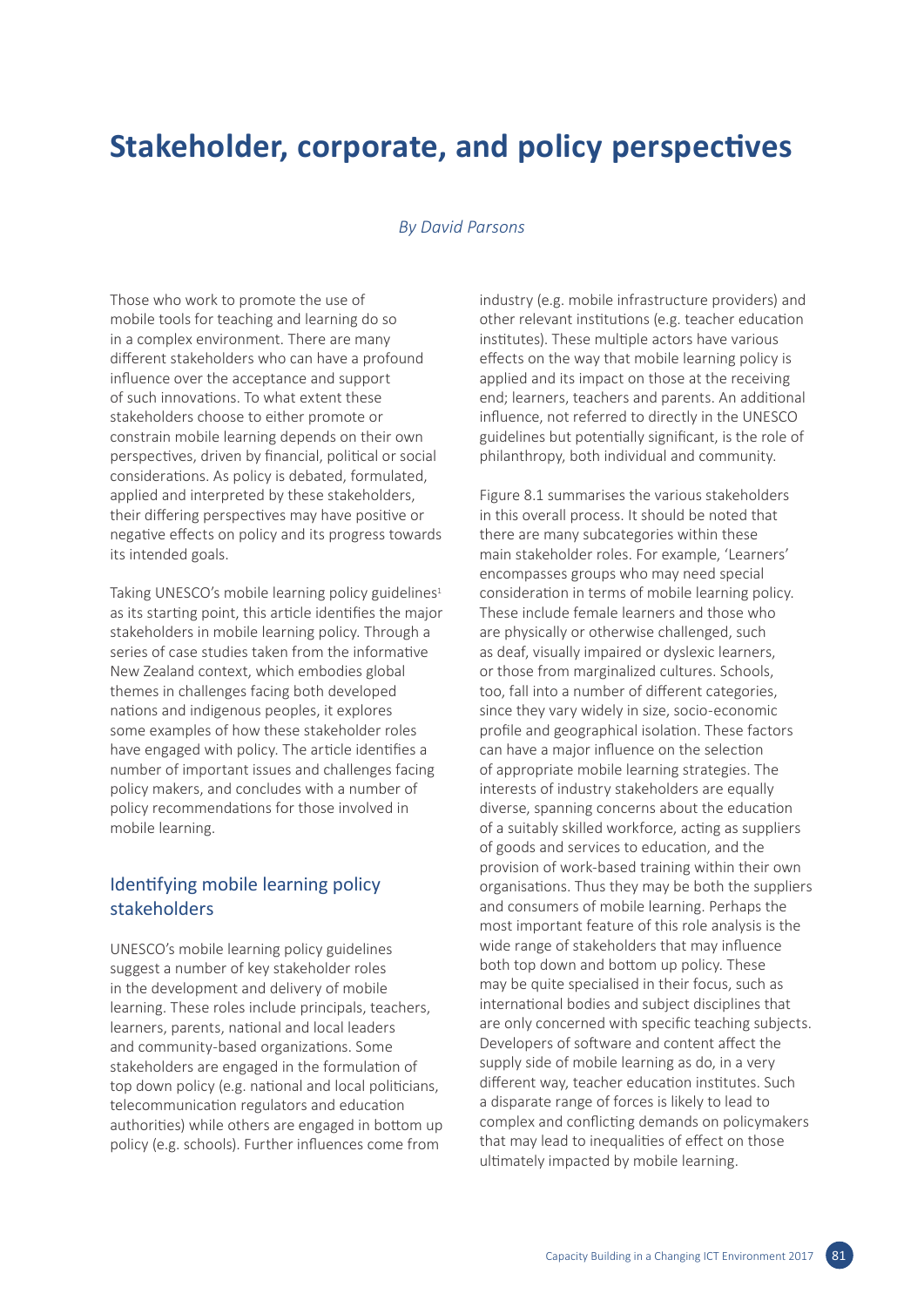



### The New Zealand context

This article takes all of its examples and case studies from New Zealand. The main justification for this approach is that New Zealand has been described as the world's laboratory for progressive digital legislation; "if a policy maker, public servant or politician comes to me and asks me who to talk to around digital policy, I increasingly find myself looking at New Zealand as the place that is the most compelling"2 .

## The New Zealand economic and social landscape

New Zealand's economy has some unique characteristics but shares others with many developed nations. It has been transformed from an agrarian to a more industrialized, free market economy, but in the process has deepened socio-economic divisions, suffered from mediocre economic performance and is heavily indebted internationally. Although its current population is

predominantly of European origin, New Zealand is a bicultural society with a significant indigenous population of Māori, numbering approximately 600 000 (15 per cent of the national population). The bicultural relationship between the Crown and the Māori is embodied in the Treaty of Waitangi. More broadly, New Zealand is a multicultural society. About 7 per cent of the population identify themselves as being of Pacific origin, with the largest group being Samoan (Samoan is the third most commonly spoken language in New Zealand, after English and Māori). New Zealand's largest city, Auckland, is often referred to as the world's largest Polynesian city. Of its 1.3 million inhabitants, 11 per cent are Māori, 13 per cent are of Pacific Island descent, and there is a growing Asian population of around 12 per cent. The Māori and Pacifica communities are disadvantaged from a socio-economic perspective, and their educational achievement, as measured by formal qualifications, is significantly lower than other social groups.

Changing economic patterns and complex socioeconomic divisions, compounded by clashes of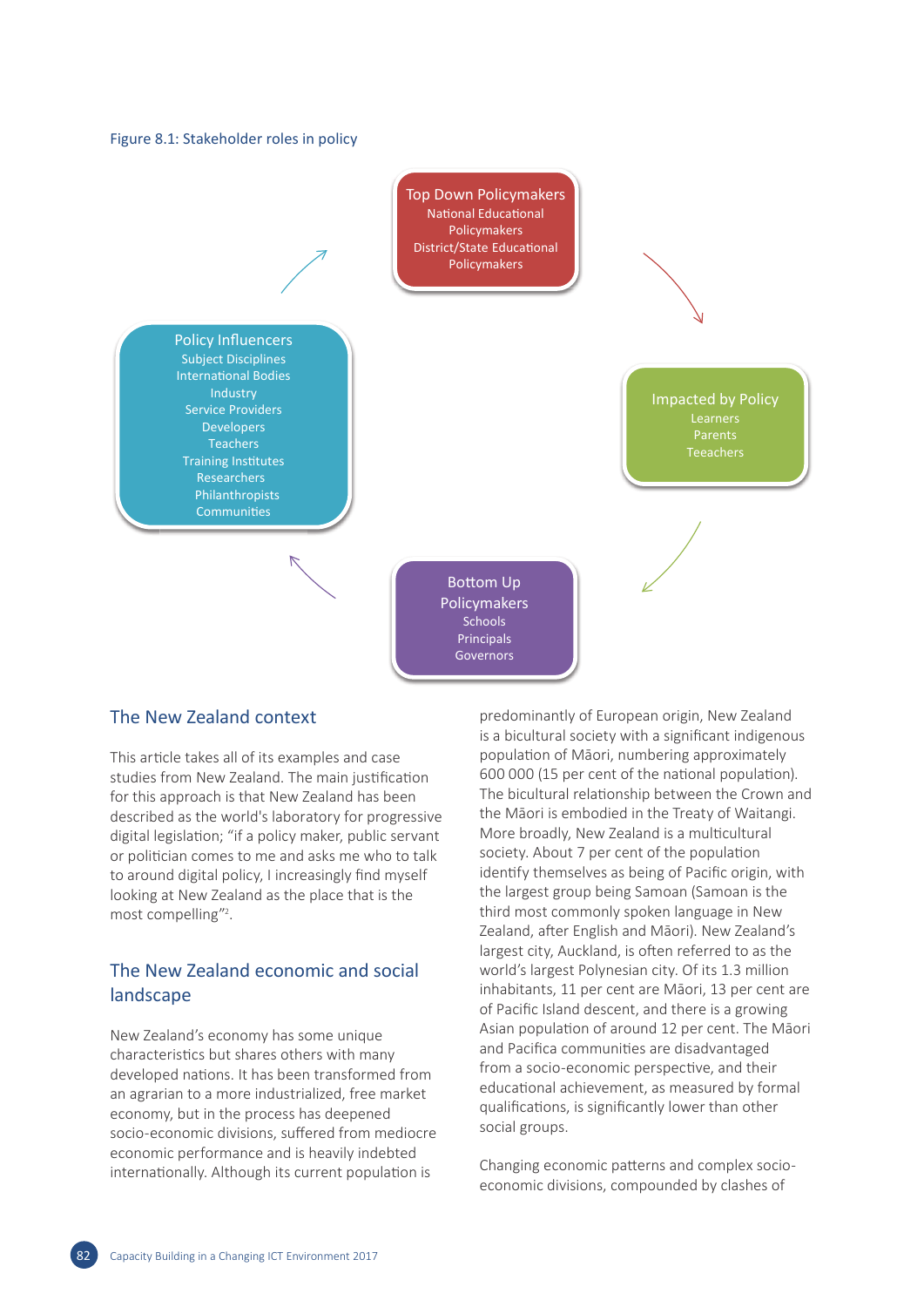indigenous and immigrant cultures, where various social and digital divides impact negatively on learners from disadvantaged communities, are challenges faced by large numbers of countries across the world, and radical changes to education are frequently seen as essential to address these challenges. Recent major policy initiatives in New Zealand in the area of digital teaching and learning, intended to tackle some of these problems, may thus provide us with globally relevant insights into the role of mobile devices in education.

# The school decile system

For funding purposes, schools in New Zealand are categorised by the socio-economic status of their catchment areas, using a decile system (from 1 to 10). Two of the case studies in this article are taken from contrasting areas of Auckland. Orewa College is in an affluent area north of the city (categorised as decile 9) whilst the Manaiakalani Trust serves a cluster of twelve schools in East Auckland from the lowest socio-economic category (decile 1A.).

# Educational broadband policy implementation

A fundamental enabler for mobile learning is a pervasive and reliable wireless infrastructure, supported by wired broadband networks. Governments across the world are supporting the deployment of such networks, with educational usage a major consideration. The Digital Agenda for Europe, for example, aims to expand broadband access to enhance digital literacy, skills and inclusion. There is general agreement that policy should encourage broadband deployment and reduce digital divides. This means that the vast majority of the policy debate is about how the potential benefits of broadband access can be realised<sup>3</sup>. The New Zealand government is taking major initiatives in providing national broadband for schools and internal school networks (including wireless). The overall investment in ultra-fast broadband (UFB) is approximately USD 1 billion, the government contributing around 90% with private co-investment. Of this sum, USD 20 million is for fibre connections from school boundaries into the schools. As a result of this infrastructure build, 97.7 per cent of schools and 99.9 per cent of students will receive ultra-fast broadband capability, with the remaining 2.3 per cent of

schools in remote areas given wireless or satellite services.

The UFB project brings fast Internet connections into the school grounds, but does not directly address how that connection may be used inside a school. To address the next stage of broadband provision the School Network Upgrade Project (SNUP) has the objective of upgrading internal school networks, and includes a wireless option to support mobile learning. The estimated cost of these network upgrades, which are mostly funded by the government, with some contribution from schools, is estimated at USD 400 per student. New Zealand has around 750 000 school students, so if all schools were upgraded the approximate cost would be around USD 320 million.

A further initiative is the Network for Learning (N4L), a USD 150 million government-owned agency tasked with providing teaching, learning and support services on these new broadband networks. Thus the total technology investment in digital teaching, learning and administration across these three initiatives is somewhere in the region of USD 500 million over a period of 5 years, approximately 0.5 per cent of annual GDP. Whilst mobile learning is only one aspect of these investments, they open the door to a huge expansion of opportunities in mobile learning provision.

Given that the policy landscape around mobile learning is complex, with multiple stakeholders, and the investment required to deliver mobile learning infrastructure and services is substantial and multi-layered, the following section introduces three brief case studies to illuminate some of the main initiatives and challenges that characterise current mobile learning policy in New Zealand.

# Case studies

These case studies have been chosen to illustrate various aspects of the stakeholder landscape. Previously in this article, the direct influence of top down policymakers has been outlined. Our case studies therefore focus on policy influencers and bottom up policymakers.

The first case study (Box 8.1) looks at mobile learning apps for the Māori language and culture. It provides an example of policy influencers, more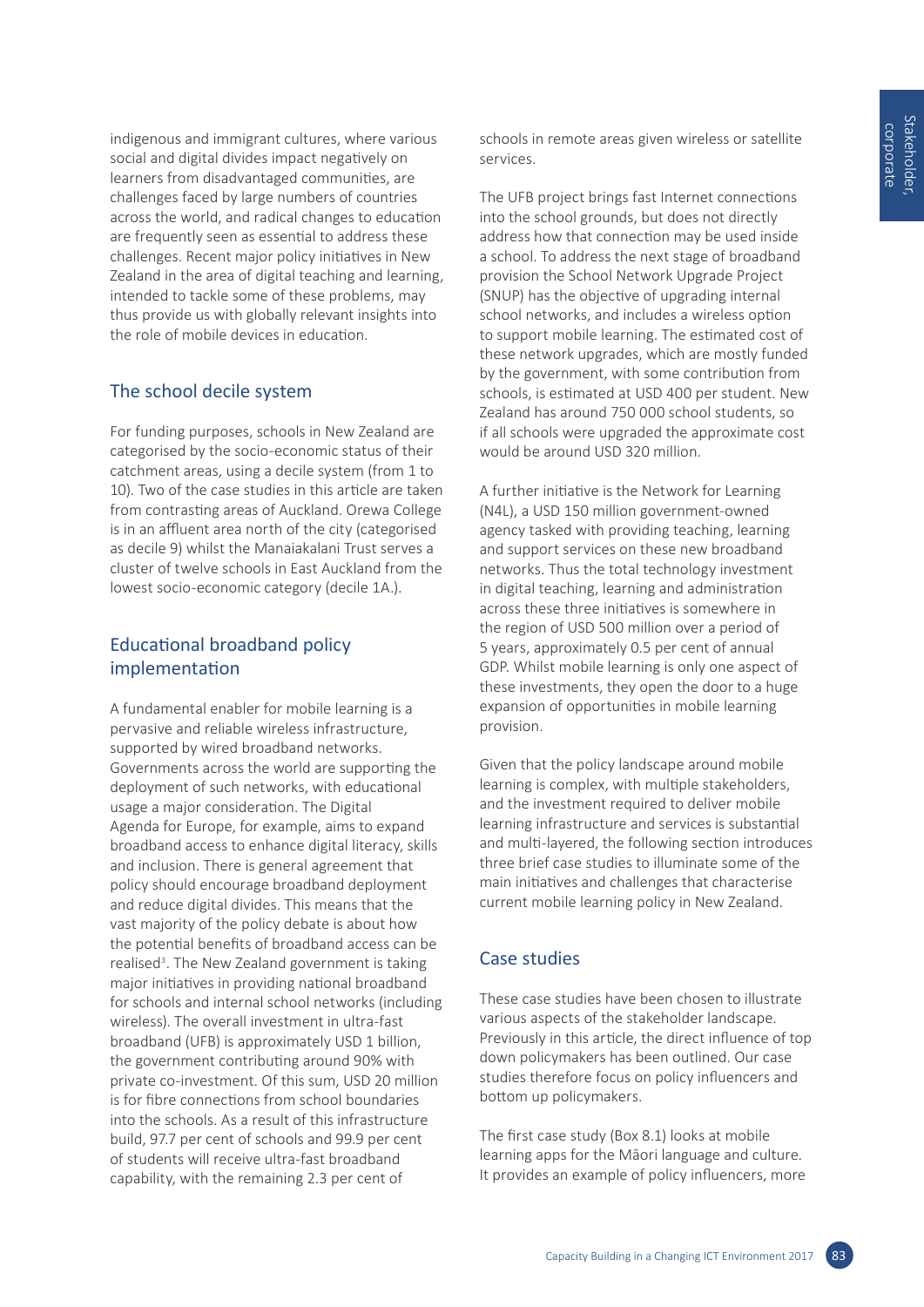specifically researchers and software developers, working in conjunction with the Māori community.



### Box 8.1: Mobile learning apps for the Māori language and culture

#### *Te Pūmanawa Kura Hika Explorer*

Photo credits: Te Pūmanawa (image courtesy Maori Multimedia Ltd), Kura (image courtesy Te Kura Māori), Hika Explorer (image courtesy Hika Group)

An indigenous language is not just a language but also an important part of an overall culture. As the King of Samoa stated in 2013, if the uniqueness of the Samoan language is lost, "we should be strangers, culturally and spiritually, in our own land. If we lose our language, we lose the meaning of why we are here today."<sup>a</sup> Unlike Samoans, Māori do not have independent nationhood, so perhaps sustaining an independent language is even more essential to cultural identity. The Māori language (Te Reo Māori) is currently spoken (not necessarily fluently) by around 30 000 - 50 000 people, down from 50 000 - 80 000 in 2006. With this rate of decline there is a danger that the Māori language could be extinct in two generations. Sustaining a language requires that language to be embedded in the present, not just the past, and technology can play an important role in this.

There are a number of Māori language apps available on mobile app stores. Perhaps the most significant of these are Te Pūmanawa, Kura, and Hika Explorer. All of these apps have had researcher input to their content. The Te Pūmanawa mobile learning app for the Māori language and culture was the first mobile app to provide a complete mobile learning course in Te Reo Māori. It is certainly more extensive than any previous mobile learning app for the Māori language, with nine interactive modules, voice recognition functionality and more than 100 educational games and quizzes and assessments. It can lead to a certificate approved by the New Zealand Qualifications Authority. The Kura app focuses on game based learning, and supports both single player and multi-player modes. Hika Explorer has been supported by Vodafone, who offered free downloads of the 'Lite' version of the app during Māori Language Week in 2012, and aims to provide a fresh approach to learning by using modern technologies, audio, visual and kinaesthetic functions. Such innovations may help to support the survival and dissemination of the Māori language through informal mobile learning.

Note:<sup>a</sup> Ah Mu, A. (2013). Head of State takes battle for language eastward. *Talamua Media*. Available at: [www.talamua.com/11925/](http://www.talamua.com/11925/) Accessed 23 Nov. 2016.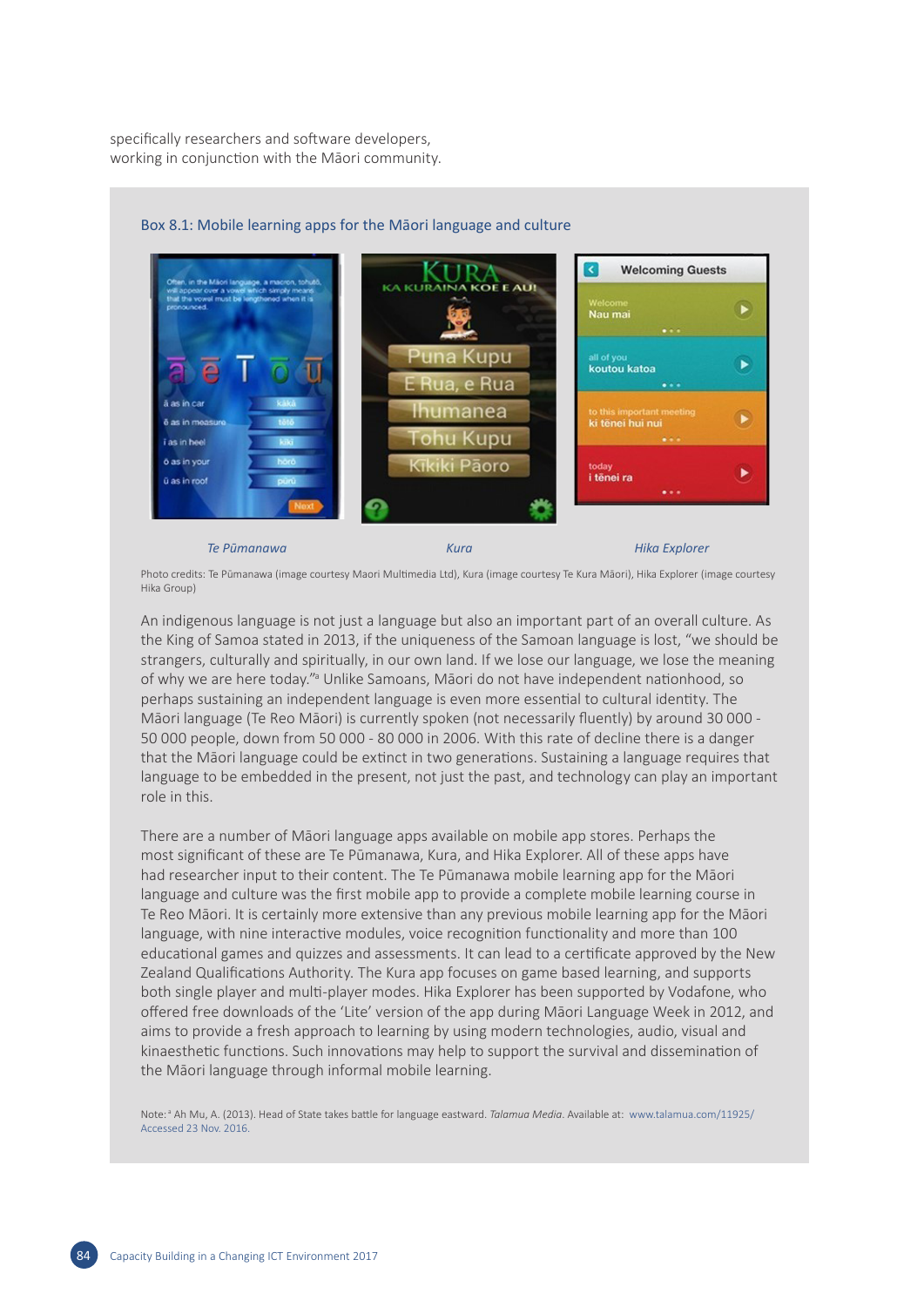The second case study (Box 8.2) looks at Orewa College, a school in a relatively affluent socio economic area that was a pioneer of the Bring Your Own Device (BYOD) approach to mobile

learning. This example helps to illuminate the nature of policy that is developed in a bottom up manner from school leadership teams.

### Box 8.2: Orewa College – school driven policy

Orewa College is a decile 9 school north of Auckland. It was the first state school in New Zealand to launch a Bring Your Own Device (BYOD) teaching and learning strategy based on recommending a specific tablet device (the iPad 2). Previous 1 to 1 device initiatives in New Zealand had involved devices supplied by the school, or BYOD laptop or netbook schemes, mostly (but not exclusively) pioneered in private schools. The choice of the iPad was significant for a number of reasons, but particularly so from a mobile learning perspective. The use of tablet computers rather than laptops or netbooks has enabled learning to become mobile both inside and outside the classroom. As one example, students in PE classes now take their tablets outside and use them to video sports activities for later analysis.

Initially, year 9 students (aged 13-14) were expected to bring their own 1 to 1 digital learning device into the classroom for the 2012 academic year. Following this pilot year, the initiative has now expanded across the school. The school's influence on policy has been significant, as they have disseminated their message and experiences through a series of conferences held at the school for teachers and other stakeholders.

Policy questions raised by the BYOD scheme at Orewa College include the ethical and social impact of mandating that pupils must bring their own 1 to 1 digital device to school for learning. Another potential issue is that other schools may be tempted to follow their lead without going through the long term planning and local negotiation processes that were put in place before the first pilot was launched.



*Orewa College students use iPads to record and analyse activities in physical education classes* Photo credits: Image courtesy Orewa College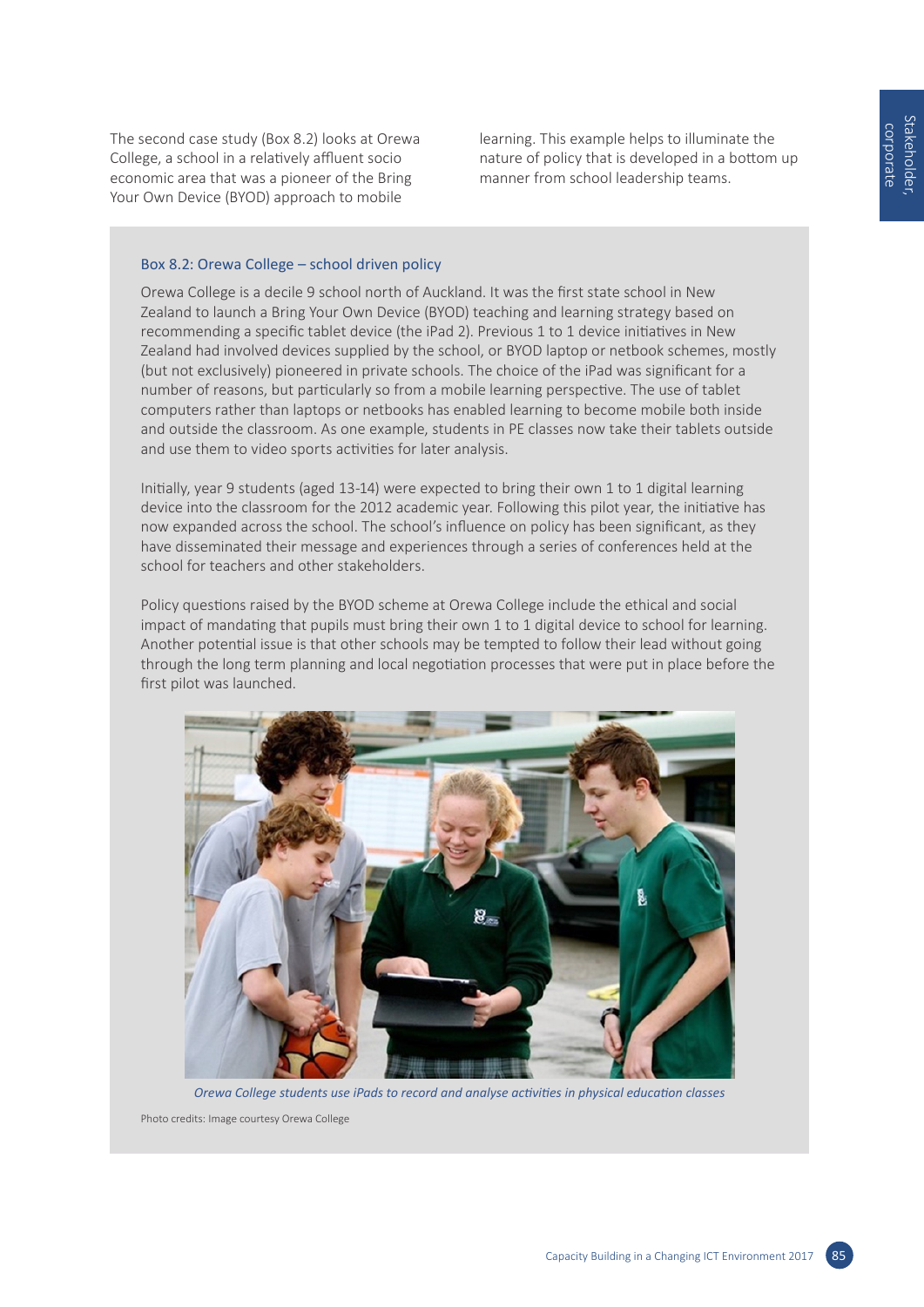The third case study (Box 8.3) looks at the Manaiakalani Trust, a community based initiative that has attracted high profile philanthropic support.

### Box 8.3: Manaiakalani ('Hook From Heaven') Trust – community, philanthropy

The Manaiakalani Trust serves a cluster of twelve schools in East Auckland, most of which are classified as decile 1A, the lowest socio-economic decile. The ethnicity of students in the schools is approximately one third Māori and two thirds Pacifica. The name 'Manaiakalani' reflects this ethnic profile, originating in Polynesian legend where it signifies a safe passage, prosperity, strength and good fortune, emphasising the aims of the trust in raising student achievement through digital inclusion.

The trust's activities began with a four-year project in 2007 to use e-learning to raise student achievement in one of New Zealand's lowest socio-economic communities. Since then it has evolved into an on-going effort to bring digital equity and opportunity not only to the students in the schools but to the community.

Although the trust activities did not begin with a mobile learning perspective, the choice of lease devices is reappraised every year, and these have become increasingly portable. From a community perspective, the devices, supported by the community wireless network, are diffusing into the local area, supporting informal and lifelong learning in the families of students who have previously suffered from a lack of access to digital resources. The trust believes that for any time, any place, any place learning to be a reality, home access must be provided at an affordable cost with appropriate safety and security measures.

The trust was the recipient of high profile philanthropy when hip hop star will.i.am visited Point England School in Auckland and presented the Manaiakalani Education Trust with a USD 70 000 donation from his i.am.angel Foundation for trust schools to put towards science and technology. This is not the only philanthropic support made to the trust. To expand its broadband network across the local community, Housing New Zealand has supported the installation of Wi-Fi routers on its properties, and the Telecom Trust has made sustained investment in the trust. Telecom (now called Spark) is one of New Zealand's principal telecommunication providers.



*Will.i.am at Point England School*

Photo credits: Image courtesy Laura Heathcote, NewstalkZB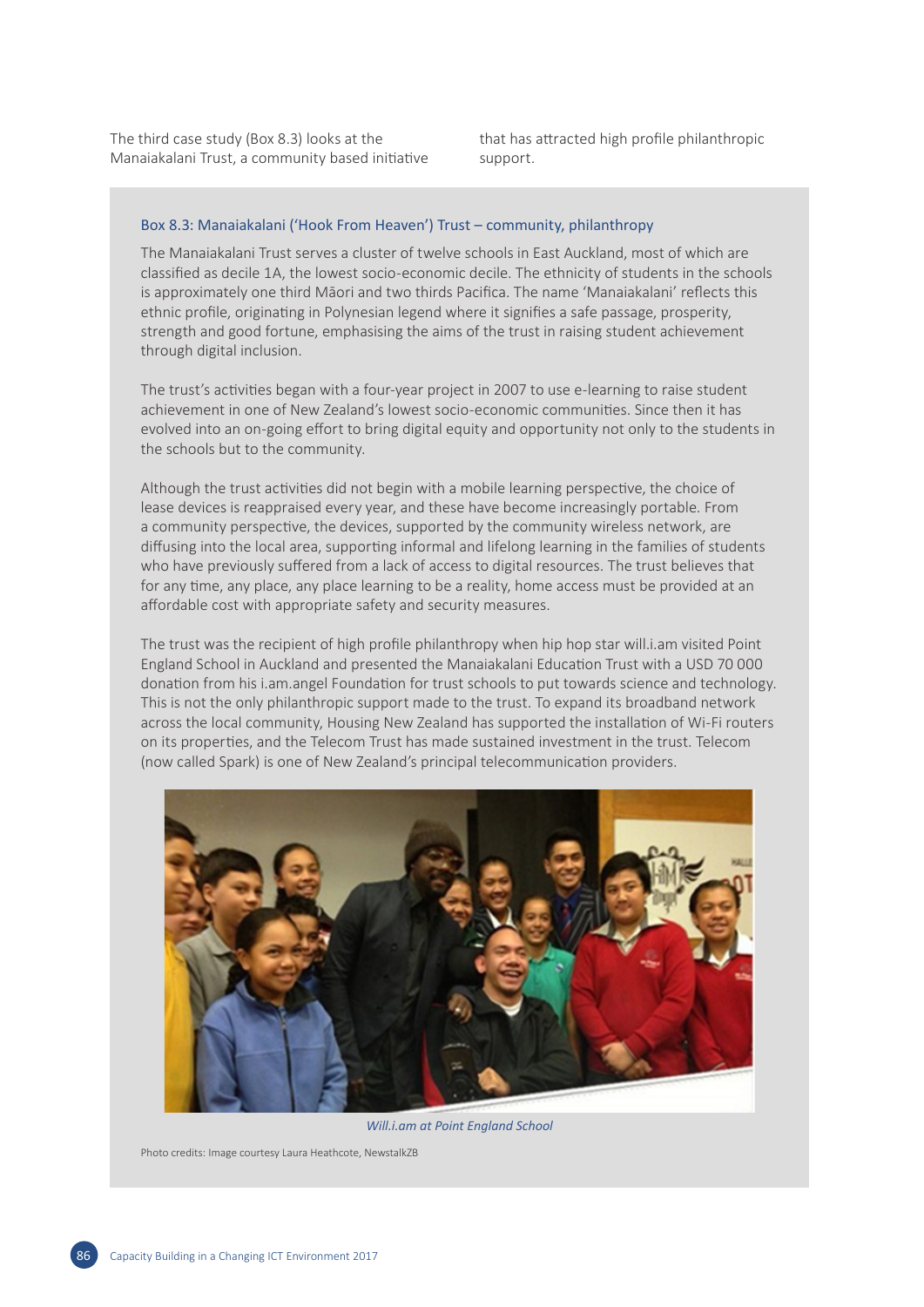One of the policy problems faced by the trust is that its intention to pioneer a community based approach that could be copied and implemented elsewhere has been a victim of its own success. Its high media profile and success in improving outcomes for disadvantaged students has attracted philanthropic support that could not be replicated across other similar initiatives. It also faces issues in that some of its projects are funded as short-term ventures that may be unsustainable if further funding is not forthcoming.

# Policy challenges

Mobile learning policy faces many challenges in the context of multiple stakeholder influences and a rapidly changing technological, economic and social global environment. It has to be formulated and enacted in an education system that is constantly changing, with new forms of learning and assessment developing rapidly. Policymakers must address the future needs of economies that are hard to predict so that worthwhile employment opportunities can be offered to future school leavers. This at a time when most developed countries face a shortage of skilled workers in high-technology industries, while often also suffering chronic youth unemployment. Challenges to those who have to create and deliver policy include how to get adequate levels of participation from the wider community, including minority cultures, and tailoring the detail of policy so that it provides concrete tools for action without being too prescriptive or restrictive. Underlying all these concerns is the multi-faceted and long-term nature of attempting to create social equity, particularly in the context of disadvantaged indigenous peoples.

# Policy questions

Given the policy challenges outlined in the previous section, a number of important questions need to be asked by policymakers of all types.

Issues of personal choice often come to the fore in policy debates. To what extent should policy drive people towards ICT usage, or give them the option? Currently, the use of mobile learning in schools is supported, rather than mandated, by national policy, but is either mandated or prohibited by local policy. Some schools have moved towards a compulsory mobile learning policy, whether BYOD, by some kind of lease

arrangement, or supplied by the school. Other schools have banned any kind of mobile devices from the classroom. In theory, parents and students have a choice about whether they choose to participate in mobile learning, by selecting which school children will attend. In practice, of course, choice of school is strictly limited by physical location and competition for places.

An associated question is to what extent central policy should drive local procurement and practice. Central procurement is often seen as a major benefit of national policy, since this is generally expected to reduce costs (along with streamlining of administration, this is projected to recoup half the cost of bringing fibre to the school gate) but it also reduces choice. An additional risk is that intervention strategies can lead to failure of competition where a single supplier achieves or retains a monopoly.

A particularly difficult challenge is the degree to which policy can embrace both today's questions and tomorrow's. A solution designed to address current problems may lock us into approaches that are inflexible to future needs. However, there is little value in attempting to address the perceived needs of the future while ignoring pressing issues of the present. The question of teaching digital skills relevant to the current ICT employment market is one of these dilemmas, which leads us on to the issue of the creation of ICT artefacts.

From the perspective of industry stakeholders, a critical issue is to what extent people are educated to be able to create ICT artefacts using the same tools that are used by the professional community, to prepare them for the workplace. This addresses a number of aspects of digital teaching and learning. One is the question of how creative modern digital tools actually are, and whether they are really devices for consumption rather than creation. Even where tools are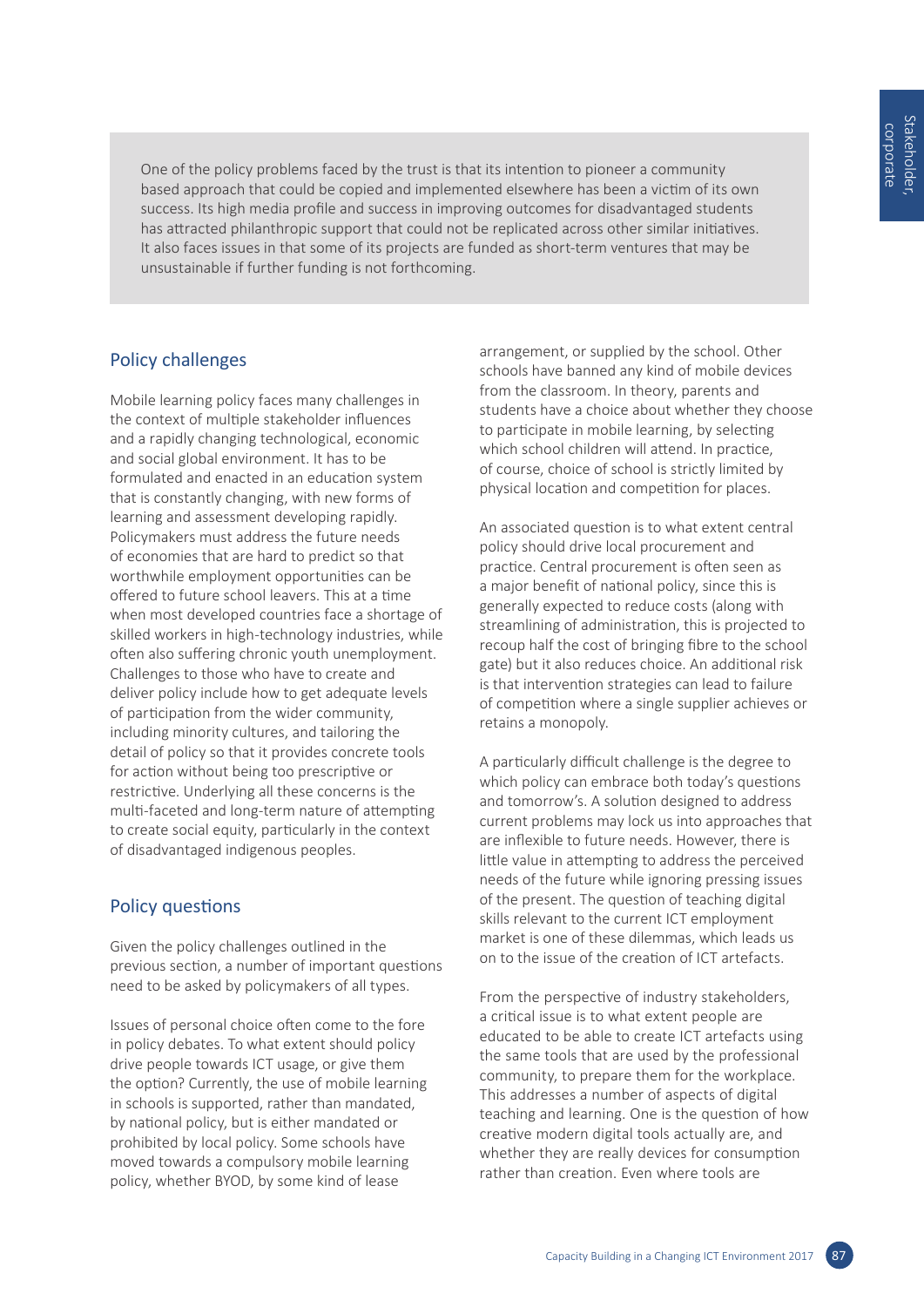designed for the creation of software artefacts, those that are increasingly used in schools tend towards the drag and drop approach that often obscures a real understanding of the processes of software development. An example from the mobile learning space is the use of Hopscotch for developing mobile software on iPads. School students can learn to develop mobile software using a mobile platform, but it is unclear to what extent such skills are transferable to other types of IT knowledge. This is particularly important in a context where the routine tasks of software development are often outsourced, and higherlevel design, architecture and strategy skills are required by employers. Another issue that arises is whether the software tools that students experience in their formal education prepare them adequately for the software tools used by industry, particularly an issue if students only use mobile devices.

In any innovative approach to digital teaching and learning there is a potential tension between moving ahead with pioneering projects and the maintenance or enhancement of equity. How is it possible to ensure that 'all boats rise on the same tide' while not being held back by the valid needs or attitudes of minorities. There seem to be two aspects to this issue. First, before a new innovation is launched there needs to be extensive dissemination and discussion of information in order to ensure the maximum possible buyin, while implementation strategies must also ensure that mechanisms are in place to bring all stakeholders along with the main tide. As some of the examples highlighted in this article indicate, this includes supporting minority indigenous cultures as well as providing disadvantaged social groups with the ability to engage in informal learning by building community infrastructure that can support mobile learning.

A question that should be asked when looking to the future is whether concepts such as ICT, mobile devices or 21st century skills are still relevant to debates about future education policy. Our thinking about the future of education is based around some concepts that have common currency, having been well established over the last 20 years or so. The debate about whether the concept of the digital native is real or imaginary has already led to some critical commentary on how today's young people learn. However, there are other commonly used terms that have

so far endured less scrutiny, but may be equally unhelpful. Defining a 21<sup>st</sup> century skill is largely meaningless, in the same way that defining a 20<sup>th</sup> century skill would also be meaningless. The concept of ICT is too broad and embedded in the infrastructure of society to mean very much as a distinct entity, and mobile devices are only ephemeral artefacts. Perhaps if there are underlying changes in the needs of education, they are to some extent represented in 21<sup>st</sup> century views of high level learning objectives where, at the risk of over-simplification, synthesis becomes creation. Although the emphasis on creativity should not make us think that the other types of learning are less important, it is also true that modern digital tools enable them to be more easily delivered direct from source to learner, without necessarily requiring the mediation of a teacher.

### Policy recommendations

The policy background and case studies outlined in this article support certain recommendations for mobile learning policymakers, based on a range of evidential sources. The following list provides a brief summary of policy recommendations that are drawn from the literature and case studies reported in this article.

- Policy must take proper account of return on investment. Not just in hard currency terms (profits and savings) but in long-term economic and social benefits that may be hard to predict but are nevertheless demonstrable.
- Policy must be flexible enough to ensure that grassroots approaches are not stifled or derailed by centralised assumptions. Often it is the local community that is the best driver of educational policy.
- Policy must take account of all stakeholders, including employers, though this does not mean taking a short term of view of skill requirements and human potential.
- Policy must be careful to ensure that arguments around personal choice are heard and catered for where possible.
- Policy must be adaptive to concepts of equity; there are many types of digital, social and educational divide. Issues of gender, relative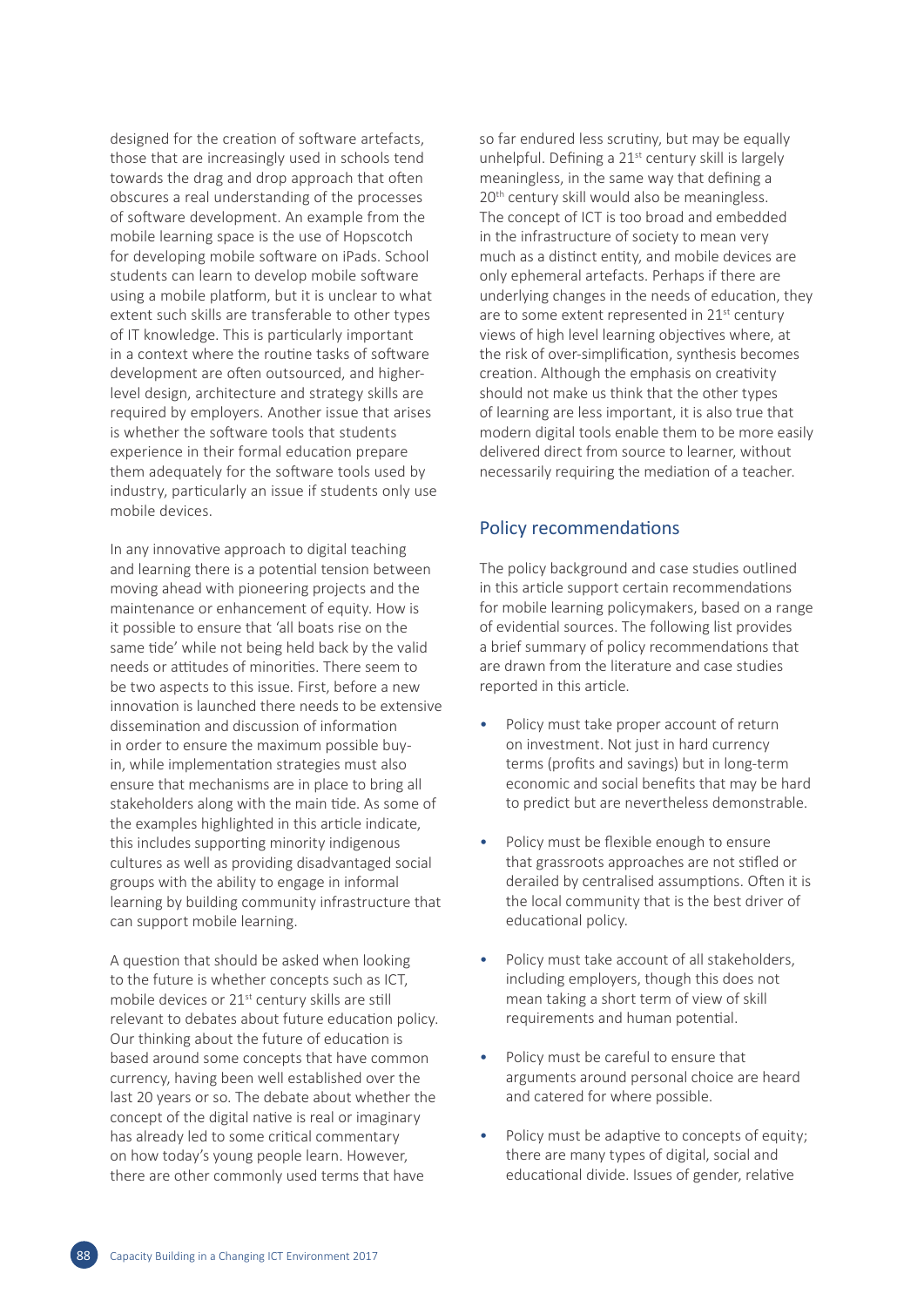poverty and minority/indigenous culture all have to be accounted for.

• Policy must balance both short-term and longterm goals.

# **Conclusion**

The main message of this article is that mobile learning policy is dependent on a complex interaction of stakeholders in its formulation and implementation. It requires a major commitment on the part of national government to provide infrastructure and services, but the process cannot only be one of top-down policy. Bottom-up policy

is equally important as it allows communities, cultures and regions to adapt to their specific needs. These may be driven by local industry, socio-economic profile, indigenous language, demographics, or a range of other factors.

The case studies in this article may be drawn from one national context but their lessons can be translated to other countries and regions. They demonstrate the importance of diversity of approach and commitment to develop mobile learning at all levels of society, from national government, to local community, to individual school and individual person, whether millionaire philanthropist, teacher, student or parent.